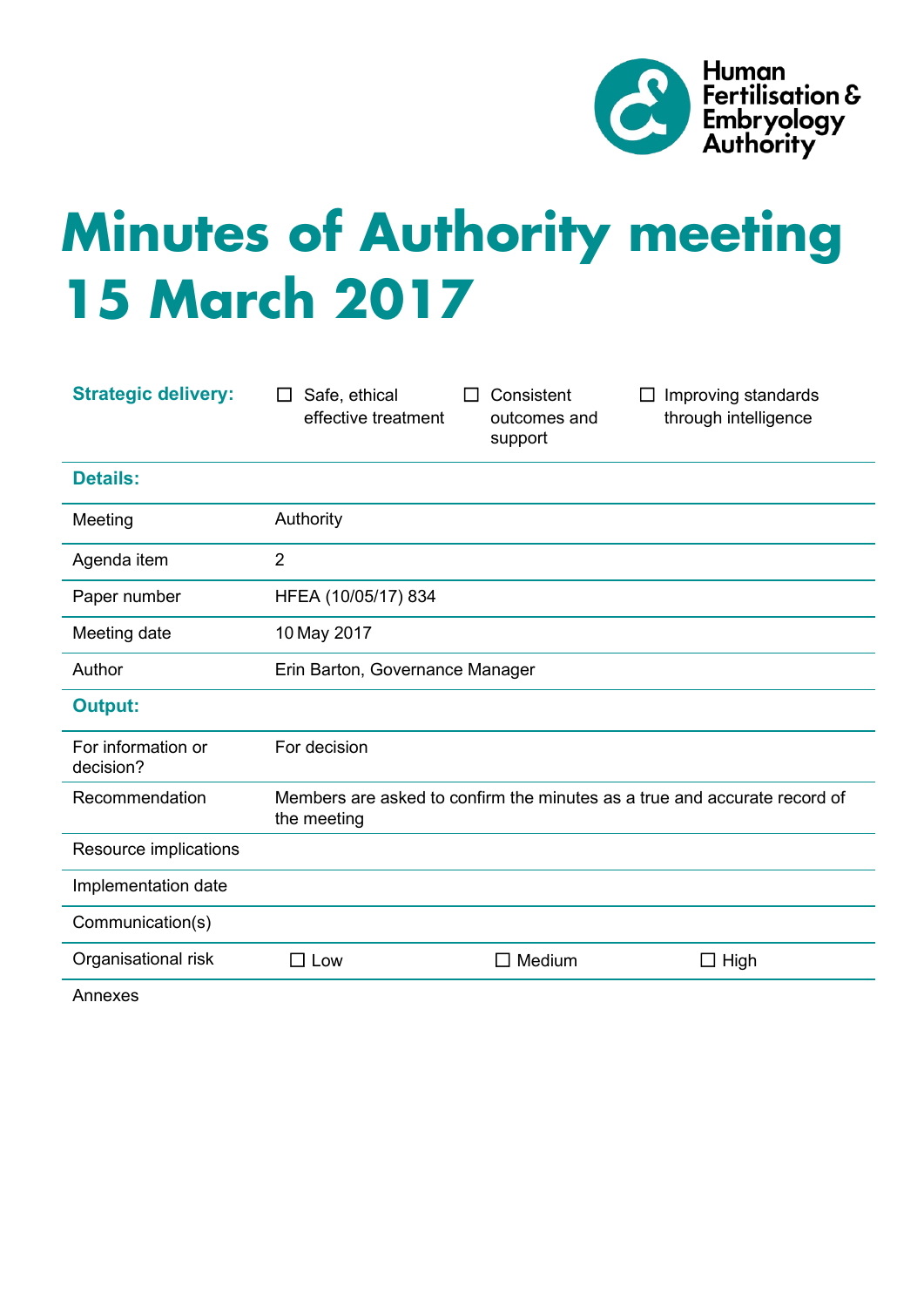#### **Minutes of the Authority meeting on 15 March 2017 held at Church House, 27 Great Smith Street, London SW1P 3NZ**

| Members present     | Sally Cheshire (Chair)<br>Dr Andy Greenfield<br>Kate Brian<br>Dr Anne Lampe<br><b>Anthony Rutherford</b><br><b>Bishop Lee Rayfield</b> | Yacoub Khalaf<br>Margaret Gilmore<br>Anita Bharucha<br><b>Bobbie Farsides</b>         |  |
|---------------------|----------------------------------------------------------------------------------------------------------------------------------------|---------------------------------------------------------------------------------------|--|
| Apologies           | <b>Ruth Wilde</b>                                                                                                                      |                                                                                       |  |
| <b>Observers</b>    | Steve Pugh (Department of Health)                                                                                                      |                                                                                       |  |
| Staff in attendance | Peter Thompson<br>Nick Jones<br><b>Juliet Tizzard</b><br>Paula Robinson                                                                | Chris Hall<br>Joanne Anton<br><b>Helen Crutcher</b><br>Joanne McAlpine<br>Erin Barton |  |

#### **Members**

There were 10 members at the meeting, 7 lay members and 3 professional members

#### **1. Welcome, apologies and declarations of interest**

- **1.1.** The Chair opened the meeting by welcoming Authority members and members of the public to the second meeting of 2017. As with previous meetings, it was audio-recorded and the recording was made available on our website to enable interested members of the public who could not attend the meeting to listen to our deliberations.
- **1.2.** Apologies were received from Ruth Wilde.
- **1.3.** Declarations of interest were made by:
	- Anthony Rutherford (Person Responsible at a licensed centre)
	- Kate Brian (Regional organiser for London and the South East for Infertility Network UK)
	- Yacoub Khalaf (Person Responsible at a licensed centre)

## **2. Minutes of Authority meeting held on 18 January 2017**

**2.1.** Members agreed the minutes of the meeting held on 18 January, for signature by the Chair of the meeting.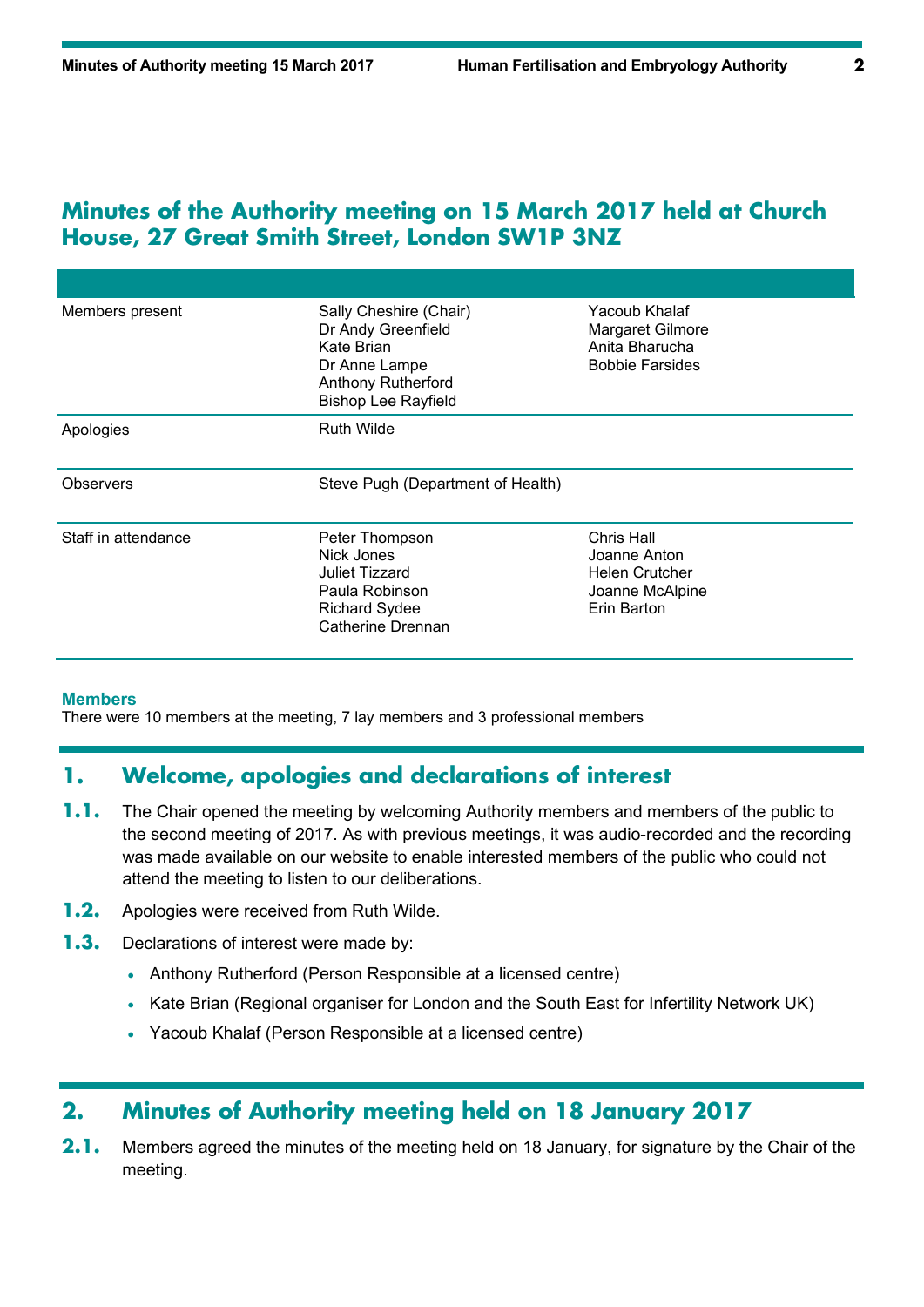#### **3. Chair's report**

- **3.1.** The Chair gave an update on the events that she attended since the Authority meeting on 18 January 2017.
	- On 18 January, the Chair and the Chief Executive had an introductory meeting with Clara Swinson, our new senior sponsor at the Department of Health
	- On 7 February, the Chair attended the ALB Chairs & NED's Compassionate Leadership Seminar at the Department of Health
	- On 8 March, she chaired an interview panel to select a new Chair for our Independent Appeals Committee and appointed Peter Freeman.
- **3.2.** The Chair also talked about the HFEA Annual Conference the following day, at which we planned to launch our new strategy for 2017-20 and set out some new expectations of the cultural and ethical leadership needed to improve services.

#### **4. Chief Executive's report**

- **4.1.** The Chief Executive advised members that on 3 February he attended our quarterly accountability meeting with Department of Health colleagues and on 6 February he attended our Scientific and Clinical Advances Advisory Committee.
- **4.2.** On 21 February, the Chief Executive, along with the Director of Compliance and Information, met with a legal officer from the West Indies University who is providing advice to the Jamaican government on the regulation of IVF.
- **4.3.** On the 24 February, the Chief Executive attended the Healthcare Leaders scheme graduation and engagement event.

#### **Organisational change**

- **4.4.** At the meeting on 18 January, the Chief Executive set out our proposals for organisational change in the light of the Authority agreeing its new strategy for 2017-20 and the near completion of the Information for Quality programme (IfQ). The Chief Executive informed members that a draft proposal was sent to staff at the end of January for consideration, closing in late February. The responses were analysed and a revised organisational structure was published. All staff that were directly affected received a letter setting out how the changes will impact on their role. That letter was supported by a 1:1 meeting with the relevant Director.
- **4.5.** The new organisational structure will be phased in between April and September. Members were reassured that staff will be supported through this uncertain time and any redundancies will be approved by the Remuneration Committee.

#### **Press coverage**

**4.6.** The Chief Executive informed members that it had been a quiet couple of months in the press office, with relatively few mentions of the HFEA in the press. However, he highlighted two developments relevant to research and responsible innovation.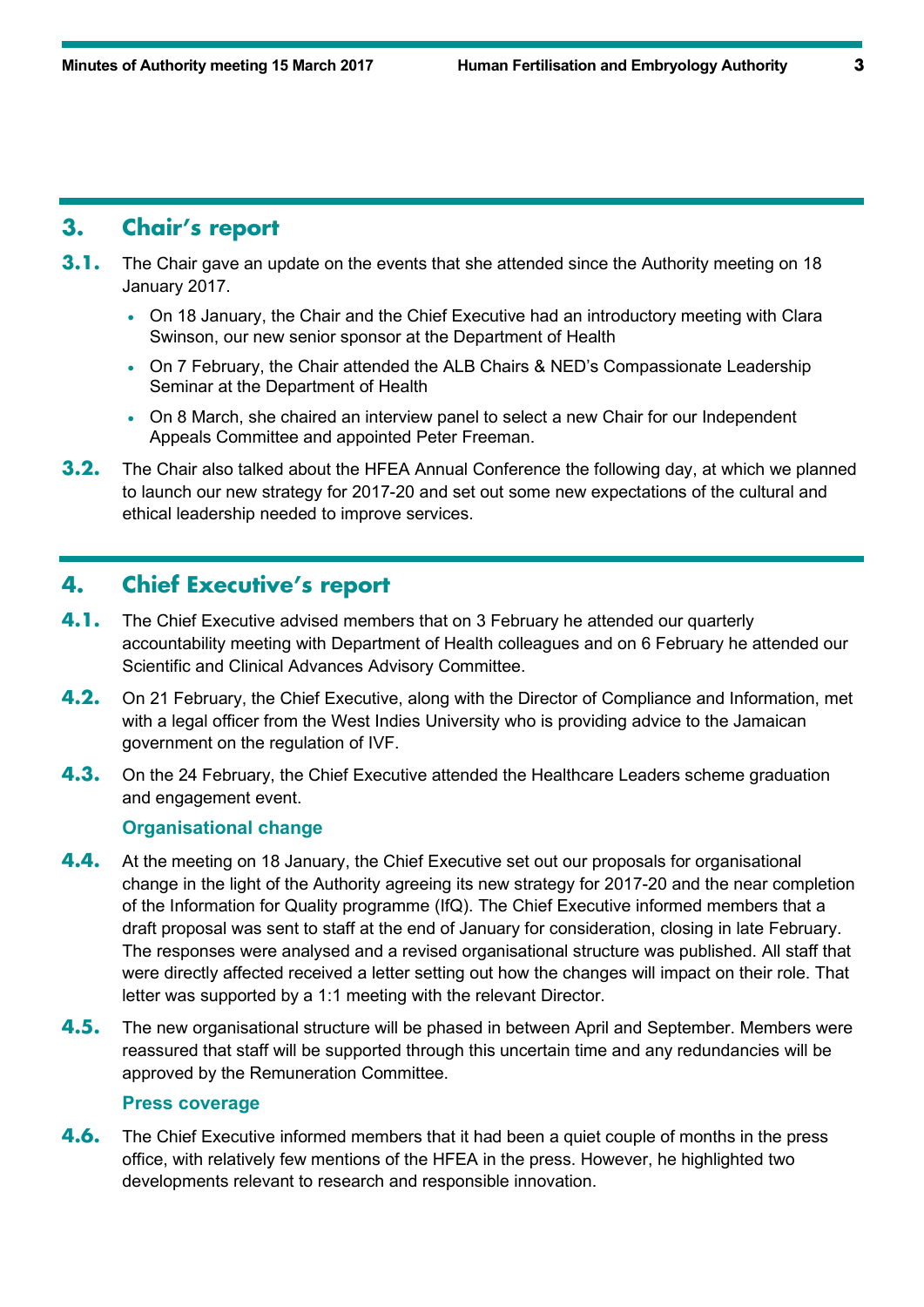- **4.7.** There had been a series of stories around genome editing, beginning with the relatively positive assessment in the report from the US National Academies, the outcome of the patent dispute over who owns the Crispr-Cas9 technology, and the work being done by the House of Commons Science and Technology Select Committee into genomics and genome editing. It is too early to tell whether the use of gene editing in treatment will become a serious public policy possibility, but the picture is changing rapidly.
- **4.8.** A new study was published by researchers from the University of Cambridge, which involved the creation of an artificial mouse embryo using stem cells. The researchers were reported to have claimed an intention to try and repeat the procedure with human cells. We were contacted by a few members of the press for our views on whether this would be legal and declined to comment as we had not had the chance to study the paper in detail. Again, this is likely to require consideration in the future.

## **5. Committee Chairs' updates**

- **5.1.** The Chair of the Statutory Approvals Committee (SAC) reported that the committee met on 23 January and 23 February. It considered four preimplantation genetic diagnosis (PGD) applications in January and three requests for Special Directions, all of which were approved. At the February meeting, three PGD applications were considered, all of which were approved.
- **5.2.** The Chair of the Licence Committee advised members that the committee met on 9 March to consider one new research licence application, one research licence renewal, and one application to vary a centre's licence to permit mitochondrial donation. The minutes have not yet been published.
- **5.3.** The Director of Strategy and Corporate Affairs advised members that the Executive Licensing Panel (ELP) met three times; on 27 January, and 10 and 24 February. The panel considered three treatment and storage renewal applications, two of which were approved and one of which was adjourned; three interim inspection reports, including two where the licence was continued and one which was adjourned; one additional inspection report where the licence was continued; and one voluntary licence revocation which was approved. The Licensing Officer considered two applications to change the Licence Holder which were both approved.
- **5.4.** The Chair of Scientific and Clinical Advances Advisory Committee (SCAAC) advised members that the committee met on 6 February, and considered the following items:
	- Developing a traffic light system for treatment add-ons which will be published when the new website launches in Spring 2017, and will be reviewed annually as part of the horizon scanning process
	- New technologies in embryo testing
	- Prioritisation of issues identified through the horizon scanning process
	- The implementation of audit recommendations. The following issues were considered as high priority for the coming year:
		- Use of ICSI
		- Mitochondrial donation
		- Genome editing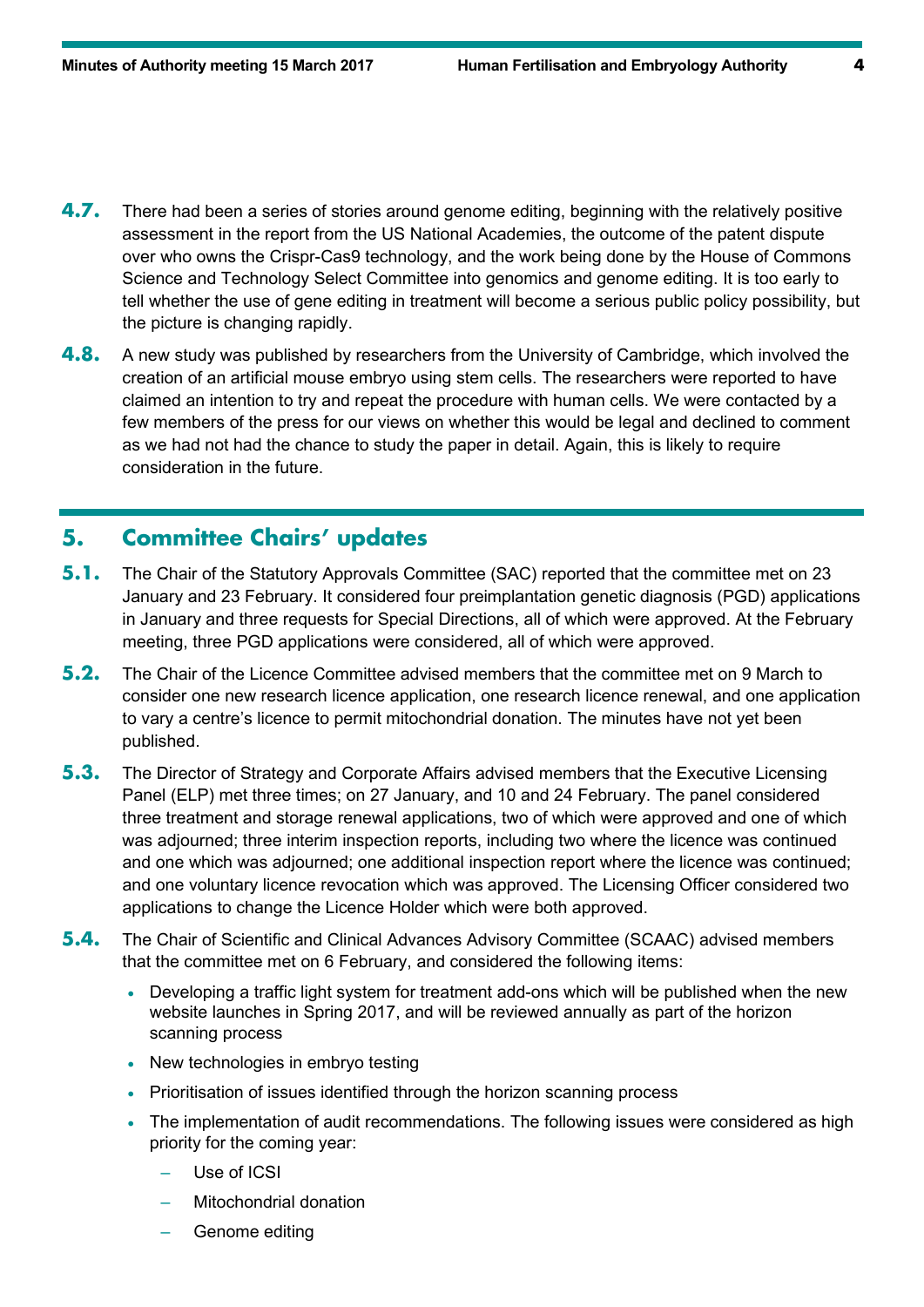- Fertility preservation
- Embryo culture media
- Health outcomes in children conceived by ART
- Alternative methods to derive embryonic and embryonic-like stem cells
- New technologies in embryo testing
- Treatment add ons.

# **6. Strategic performance report**

- **6.1.** The Chair introduced this item, advising that the strategic performance report was a general summary of our performance measures, the progress towards implementation of the strategy, our programmes and their status, and generally the wider performance of the Authority.
- **6.2.** The Director of Finance and Resources gave an overview of our income and expenditure for 2016/17 and introduced the draft budget for 2017/18. He apologised to members that some of the figures in the strategic performance report they had received were incorrect and not consistent between different pages and tables. The figures contained within the PowerPoint presentation were accurate.
- **6.3.** Members heard that our budgeted income for 2016/17 assumed that there would be around 55,000 IVF treatment cycles. The number of cycles had already surpassed this figure, and was predicted to reach 62,000 cycles by the end of the financial year. An underspend of just under £620k at year-end was forecast, primarily due to the additional income we received from activity. Legal costs were above our original budget but this included a conservative reserve against costs relating to a judicial review, and these costs will fall significantly should we receive a favourable judgment. There may also be some provision for the organisational restructure in this financial year.
- **6.4.** The draft budget for 2017/18 was similar to that of the previous year. As the IfQ programme finishes and we recognise the asset from an accounting perspective, we will begin to depreciate it which will increase our costs. We are also taking on the running of the donor conceived register from the Department of Health (DH) which will increase costs.
- **6.5.** The Director of Finance and Resources informed members that a new piece of work is planned to study any correlation between the demand for treatment and demographics, as well as other socio-economic factors, in order to predict our future income more accurately and to gain a better understanding of the treatment market more generally. The following areas will be explored to understand how changes within them might impact on activity:
	- NHS Commissioning
	- Providers
	- Patient behaviour
	- Economic outlook
	- Scientific advances.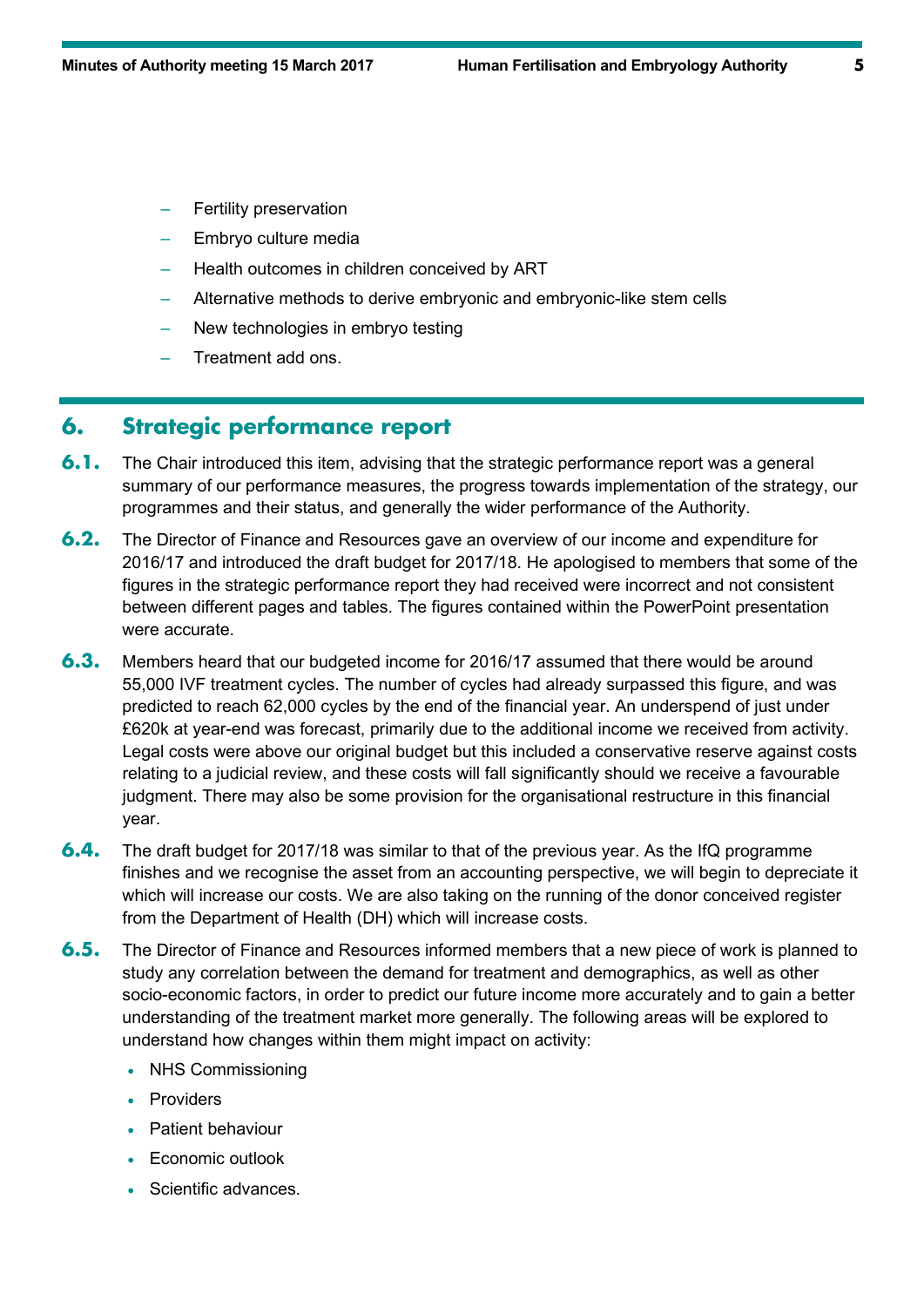- **6.6.** The Director of Strategy and Corporate Affairs reminded members that our annual conference was taking place the following day. The focus was the new Strategy for 2017-2020 but other themes included: good care for transgender patients; facilitating research; medicines management; reducing multiple births; emotionally safe treatment; and responsible innovation.
- **6.7.** The Director of Strategy and Corporate Affairs informed members that we are working with NHS England and a number of partners including the BFS, to develop a benchmark IVF price and commissioning guidance, to help commissioners to make fair and cost effective decisions about fertility services for their local population. Guidance and a benchmark price is expected by the next financial year. Members will be kept up to date with our progress.
- **6.8.** Following discussion, members noted the latest strategic performance report.

## **7. Information for Quality: update**

- **7.1.** The Director of Compliance and Information reminded members that the IfQ programme is a comprehensive review of the information that we hold, the systems that govern the submission of data, the uses to which it is put and the ways in which the information is published. It includes:
	- The redesign of our website and Choose a Fertility Clinic (CaFC) function
	- The redesign of the 'clinic portal' used for interacting with clinics
	- Combining data submission functionality
	- A revised dataset and data dictionary which will be accredited
	- A revised Register of treatments, which will include the migration of historical data contained within the existing Register
	- The redesign of our main internal systems that comprise the Authority's Register and supporting IT processes.
- **7.2.** The Director of Compliance and Information advised members that the new Clinic Portal was launched on 19 January. The launch went well but there were queries from some clinics, most of which were dealt with quickly and effectively. The focus was now on embedding business-asusual practices.
- **7.3.** Since the launch of the Clinic Portal, the priority has been completing the website and preparing for the Government Digital Service (GDS) gateway assessment, which took place on 8 March 2017. The assessment identified a few issues which needed to be addressed before going live, including testing the speed and ensuring we have the resources and structure in place to maintain a secure service after the website has gone live.
- **7.4.** As outlined to the Authority at the previous meeting, we were expecting the judgment on the judicial review relating to proposals for publishing performance measures within CaFC, by the end of January 2017. To date, this had not been received, and the impact of this on plans to launch the website is unclear.
- **7.5.** In December 2016, we asked clinics to undertake a verification exercise relating to their performance data in respect of CaFC. This differed from previous years' exercises due to the new focus on cumulative birth rates, but was necessary to enable us to start the new CaFC with a high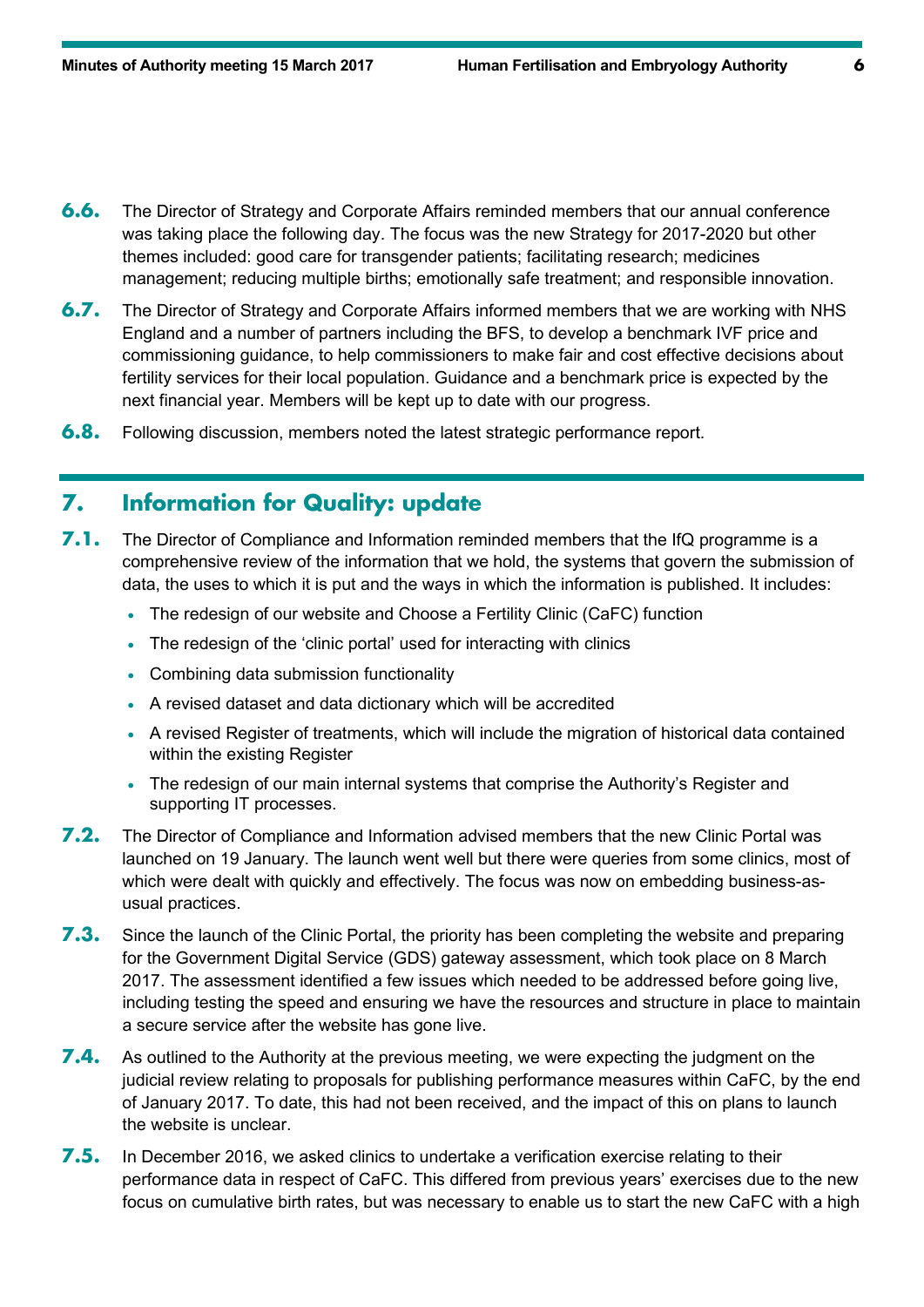quality dataset. We extended the deadline a month to the end of March 2017, to ease the burden on clinics.

- **7.6.** Members heard that data migration was planned to take place over five stages, which will become progressively easier, and that the team has made good progress. Data cleansing has taken place for all errors with the potential to prevent migration. We commissioned an external specialist to audit our process and ensure that our approach conforms with our data migration strategy. Feedback from their preliminary audit in January 2017 was very positive. Further audits were scheduled for May 2017, one as we move to the third stage, and one final audit prior to migration.
- **7.7.** The Director of Compliance and Information informed members of the intention to close the formal aspects of the Programme on 31 March and scope the outstanding work as a project of activity within our business plan commitments for 2017-18.
- **7.8.** Members noted:
	- the Clinic Portal is now live
	- the intention to launch the HFEA website and choose a fertility clinic as live, in April 2017
	- the intention to close the programme at the end of March 2017
	- the arrangements for securing completion of the programme components in 2017/18.
- **7.9.** Members agreed that the programme should not close after a set date, but after the amendments to the website and CaFC. Members also requested that the Audit and Governance Committee continue to receive regular updates on progress. The Chair thanked all staff and stakeholders who have contributed to the programme.

#### **8. Draft information policy**

- **8.1.** The Head of Information advised members that, with the IfQ programme drawing to a close, we need to revisit the rules and expectations which are currently set out in a mixture of policy, directions and guidance in the Code of Practice, in order to agree a new information 'bargain' between ourselves and the bodies we regulate. In doing so, we aim to:
	- ensure that clinics hold treatment information safely and securely, and submit high quality information to us on time
	- drive better performance
	- facilitate conversations between our inspectors and clinics about performance
	- enable patients and donors to make more informed choices about their options.
- **8.2.** The Head of Information summarised the specific areas under review which included:
	- The foundations of the Register
	- Register data submission: quality and timeliness
	- Publishing data on Choose a Fertility Clinic
	- Clinics' websites and marketing
	- Information security
	- Accessing anonymised and identifying HFEA register data for research and understanding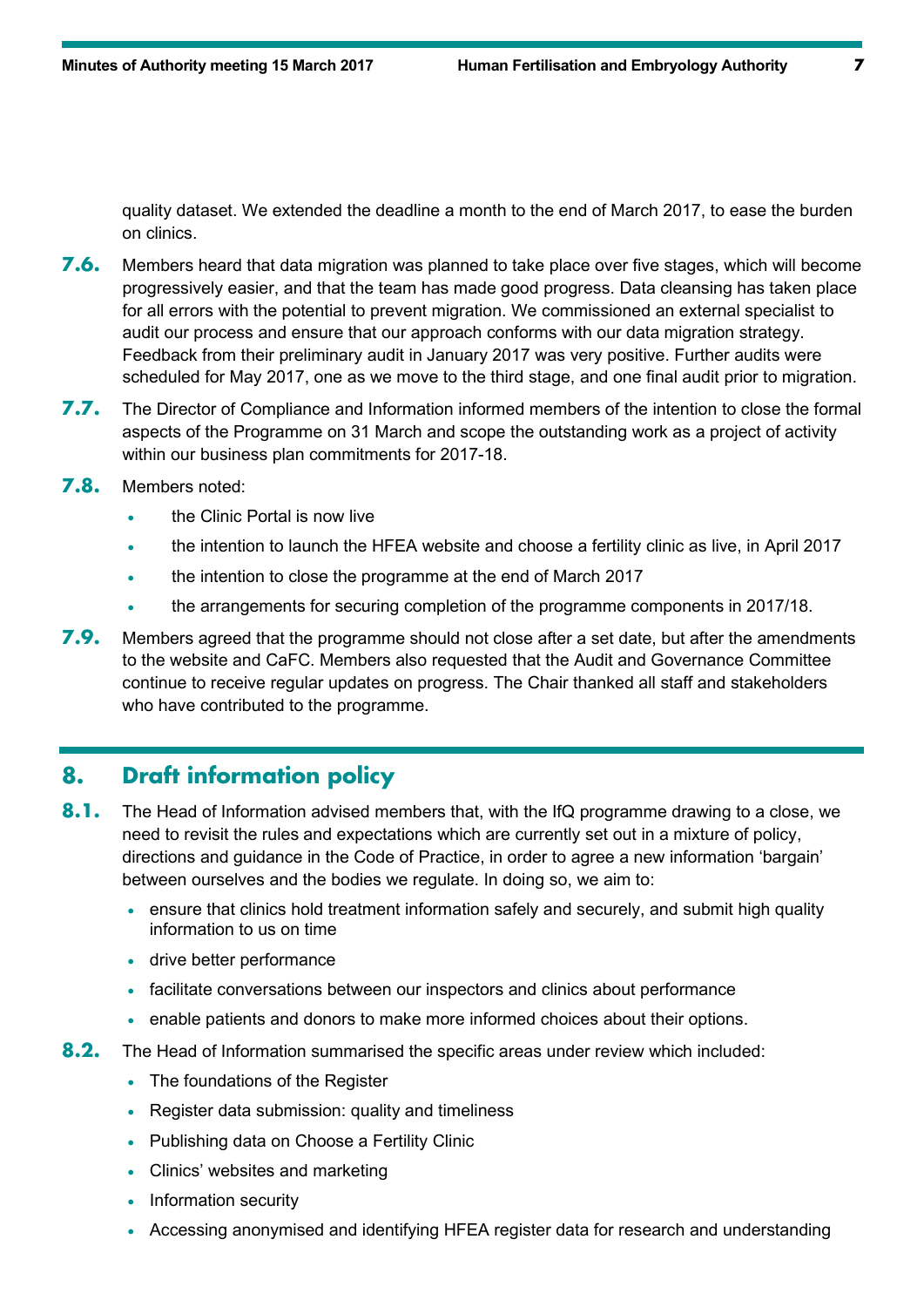- Opening the Register.
- **8.3.** Members heard the proposal for a 'mixed-model' approach to consultation, using a range of approaches to gather views, including:
	- gathering feedback from users on the new data dictionary and submission system further to user testing
	- seeking the views of stakeholder using our existing framework of licensed centres' panel, professional stakeholder organisation group and so on
	- focused pieces in Clinic Focus, including links to e-survey tools
	- engagement through the new Clinic Portal which now provides the mechanism for gathering views more quickly
	- face-to-face events, for example workshops.
- **8.4.** Members thanked the Head of Information for his very comprehensive paper outlining the draft information policy. Some members stressed the importance of incentivising the timely submission of data, and others were interested in exploring the regulatory levers that could be used to sanction the minority of centres who do not comply with our policy, especially regarding their own websites and marketing. After some discussion, the Authority noted:
	- The areas of focus for consultation regarding the HFEA policy on information
	- That following consultation a revised Information Policy together with General Directions and revisions to the Code of Practice will be presented to the Authority for approval.

## **9. Governance and transparency**

- **9.1.** The Director of Strategy and Corporate Affairs gave an overview of the committees' annual reviews. All committees are working well with good quoracy and effective chairing, although technical issues involving telephone systems had disrupted some meetings. The use of external members, expert advisors and peer reviewers is working well, and the additional patient perspective provided to the Statutory Approvals Committee is greatly appreciated when considering applications for preimplantation genetic diagnosis.
- **9.2.** Following discussion, members noted the committees' annual reviews and agreed that the Standing Orders remain unchanged.

#### **10. Facilitating research and responsible innovation**

**10.1.** The Head of Regulatory Policy gave an overview of our planned work on embryo, data and clinical research, and sought a wider discussion about our role on emerging issues within the context of our new Strategy.

#### **Embryo research**

**10.2.** Members heard that a wide-ranging project on embryo research had commenced, focussing on giving patients greater opportunity to donate embryos to research if they so wish, and improving access to donated embryos for research projects. Early feedback from the sector presented a complex picture with different issues affecting different types of clinics.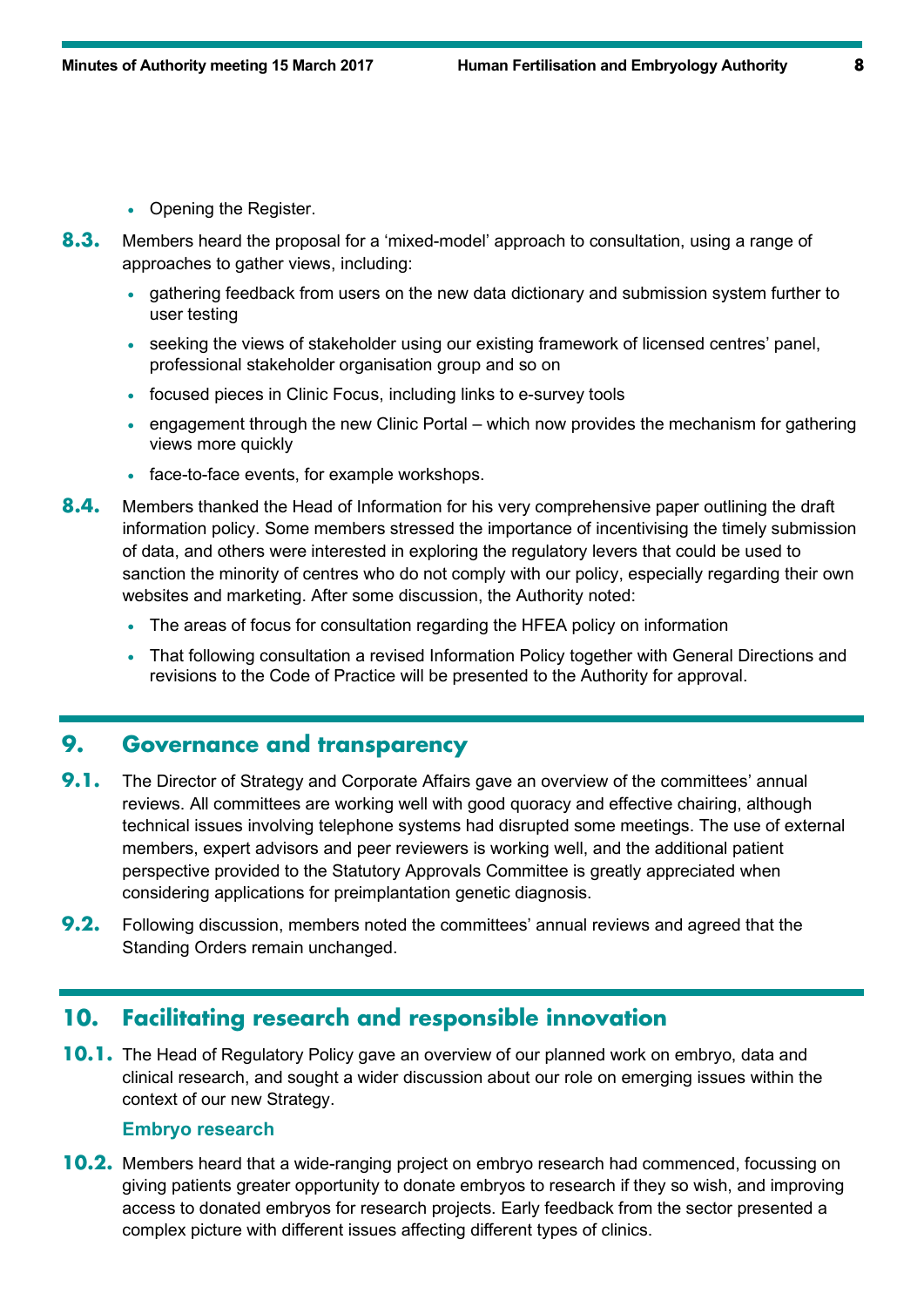**10.3.** Further work is planned for the coming months to explore potential barriers to embryo research and develop ways to overcome these barriers. This includes gathering feedback through clinic and patient surveys on consent and ways to encourage more collaboration between clinics and researchers. A paper will be presented to Authority in June to incorporate changes into the Code of Practice for October 2017.

#### **Data research**

- **10.4.** Members heard that around 70% of patients give their consent to data research which, although an improvement on previous years, could be higher. Over the coming months further work is planned to increase patient awareness of data research, and to understand the potential reasons for the fluctuation of consent rates across the sector, including a clinic-led research workshop at the annual conference. Other possible actions include:
	- Developing a patient leaflet on data research to provide patients with more information about the types and benefits of research.
	- Exploring the advantages and disadvantages of setting a minimum target for consent to disclosure rates (similar to the way we introduced a minimum target for reducing multiple births) to help the inspectorate measure the effectiveness of the clinic.
	- Making data research a key part of our information strategy which will be developed by the new Intelligence team. This will set out how we plan to work differently to carry out and facilitate data research to improve the quality of fertility services.

#### **Responsible innovation for new treatments**

- **10.5.** In January, the Authority noted its concerns about the apparent proliferation of fertility treatment add ons that have not been rigorously tested in a clinical trial setting before being offered to patients. We want patients to have access to good quality treatments which maximise their chance of a pregnancy, but we must be careful not to stifle innovation in the fertility sector.
- **10.6.** The following steps aim to encourage more robust clinical research:
	- Our Scientific Clinical Advances Advisory Group have produced clear, honest information for patients about add ons; how safe they are, whether they work to increase pregnancy and birth rates, and how much they are likely to cost.
	- We will encourage more clinics to participate in clinical trials by publishing on the new HFEA website information about which clinics are carrying out clinical trials and providing information to patients on how to get involved.
	- We will use our new Intelligence Team to carry out a thorough analysis of our data and encourage clinics to carry out studies and publish their findings – all carried out through collaboration with scientific and clinical professional bodies, patient organisations and perhaps scientific publications.
	- We will develop a consensus about responsible innovation in fertility treatment that we could agree with stakeholders and encourage clinics to sign up to. Our success with changing professional and patient attitudes towards single embryo transfer suggests ways that we could make progress, utilising the same style of collaborative working, coupled with an effective public education campaign.
- **10.7.** Members heard that they will be presented with a plan for the above work later this year and were invited to discuss our role on emerging issues, in particular how we balance our regulatory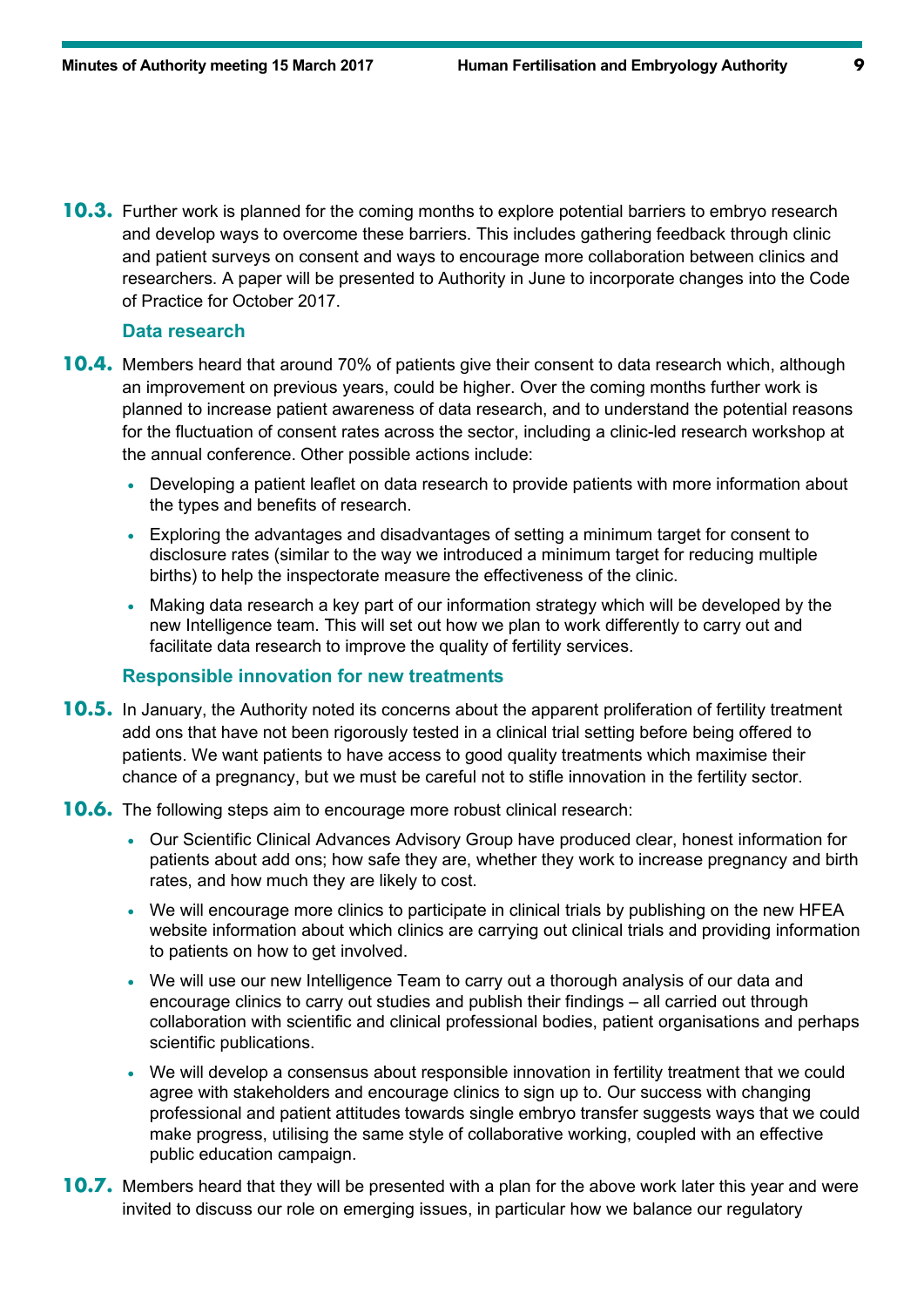responsibilities with our strategic ambition to promote high-quality research and responsible innovation.

#### **Our role on emerging issues**

- **10.8.** Some members felt that we should engage more with existing clinical trials and research projects. Randomised controlled trials are expensive and there is a general lack of funding in this area, worsened by problems with participation. Greater participation in current trials would increase interest and drive funding in future.
- **10.9.** Members stressed that we should encourage evidence-based medicine consistently across all areas of practice, and not just in relation to novel techniques. Members were keen for us to play a greater role in highlighting where research is lacking or would be most beneficial, which could be questions relating to everyday practices. The IfQ programme provides the opportunity to share data trends and analysis more easily, in order to produce hypotheses. Some members also felt that we could do more in setting standards by ourselves collecting more outcome data, for example in relation to PGD, which could be used by researchers.
- **10.10.**Members noted that patients may have differing views towards data research and embryo research, and therefore different views on consent. This requires us to take a different approach to consent for embryo and data research. Some members felt that a target rate for consent would be inappropriate because it implies that consent to research is desirable, when this should be a personal choice. Instead, members wanted to raise awareness amongst patients of the different types of research and their potential benefits which may, in turn, increase the rate of consent.
- **10.11.**Members were keen to establish a dialogue with the sector about research through collaboration with professional stakeholders. Members noted the important role that we played in facilitating the debate around mitochondrial donation, and felt that we could similarly create a space for discussion of other topics. Members stressed that we can be engaged whilst still being impartial, and recognised that, as the regulator, our input can have a big impact.
- **10.12.**Following discussion, members agreed that we should continue with the planned work and return to the Authority later in the year with an update.

## **11. Choose a Fertility Clinic – patient rating trial and evaluation**

- **11.1.** The Policy Manager reminded members that the decision to include patient feedback on our new website formed part of our strategy for 2014-17 and that the decisions agreed by Authority in 2015 included that:
	- we will not include a system to authenticate patients, as user feedback and the stakeholder group told us this would discourage patients from taking part
	- one questionnaire will be used for both patient ratings on CaFC and to gather patient feedback for inspection reports
	- any 'free text' comments submitted will not be published on the website but will be available to clinics through their inspectors
	- feedback should be from recent patients and donors (within a year) and should only count towards the ratings on CaFC for 12 months
	- we will promote the tool to patients to maximise uptake.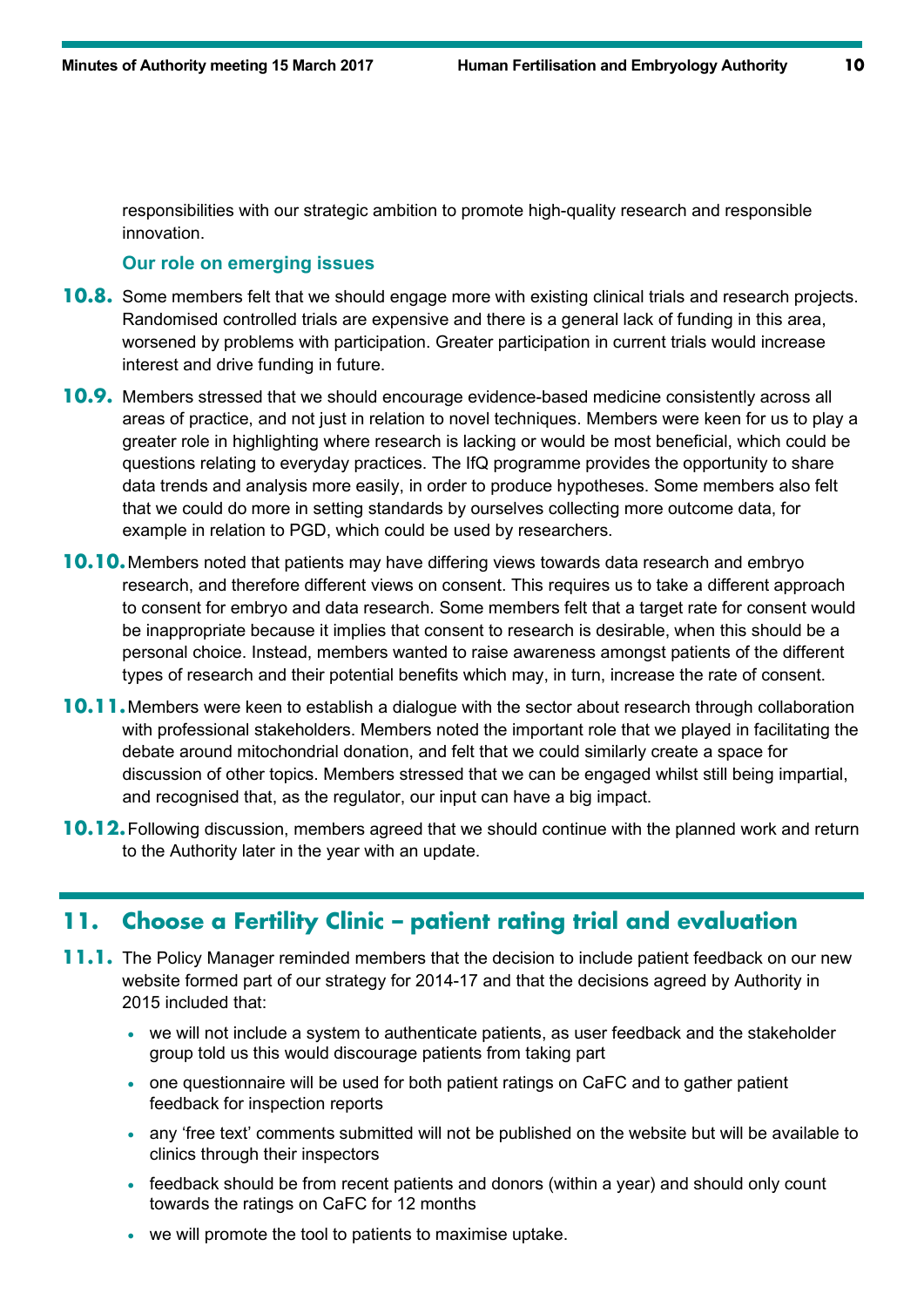- **11.2.** Members saw a preview of the new patient rating system on the beta version of our new website and were given an overview of the proposals to trial the feature, which will involve engaging patients, prospective patients and clinic staff in order to answer the following questions:
	- Are the outputs from the rating system valuable to patients, inspectors and clinics?
	- Will patients and donors use the tool to give their feedback and will potential patients use it to help make decisions about their treatment?
	- Are HFEA procedures to manage the end to end feedback and ratings process effective?
- **11.3.** Members suggested that information on whether prospective patients are using the feature could be gathered as part of the patient feedback system by including a question about whether they used the feature as part of their own decision-making prior to treatment.
- **11.4.** Members were reassured that the trial plans to address the uncertainty around the lack of patient authentication, and agreed that this should be closely monitored and revisited in future, if necessary.
- **11.5.** Following discussion, members agreed the plans for a trial of the patient feedback survey and ratings on CaFC.

## **12. Strategic risk register**

- **12.1.** The Head of Business Planning informed members that CMG reviewed the risk register at its meeting on 8 February. CMG reviewed all risks, controls and scores, and agreed to add a new risk relating to the forthcoming organisational change that is being planned. CMG also reviewed the two risks relating to donor conception and agreed to merge these into one single risk centred on running a good Opening the Register service. Both of these two new risks were currently at tolerance. We also updated the financial risk, since we were close to year end.
- **12.2.** As the new strategy was about to be launched, the Head of Business Planning will be working with the Chief Executive and CMG to update the risk register – and also the performance report – to align them with the new strategy. The new version of the risk register will be ready for CMG in May, AGC in June and the Authority meeting in July.
- **12.3.** The Head of Business Planning informed members that DH led an ALB Risk Network workshop recently, focused on identifying risk interdependencies between ALBs and with DH. They have put out new guidance to make sure we are all identifying and acting on any risks that we either share with another regulator, or experience as a result of another regulator's work, or potentially cause to another regulator through work we are doing. So, in the new version, each risk will have a separate section in which we can capture any risk interdependencies.
- **12.4.** Four of the 12 risks were above tolerance. Two of these risks related to IfQ and the reasons for the earlier delays were recorded. Both these risk scores had gone up and down over the past few months, reflecting what was going on at the time. Delays to beta products meant that starting on release two had been very difficult, because it was the same small team delivering it. The focus was completing the first release of the clinic portal and the website, and passing our GDS service assessment, because these first releases, especially the portal, are the groundwork for a successful release two with a new data submission system.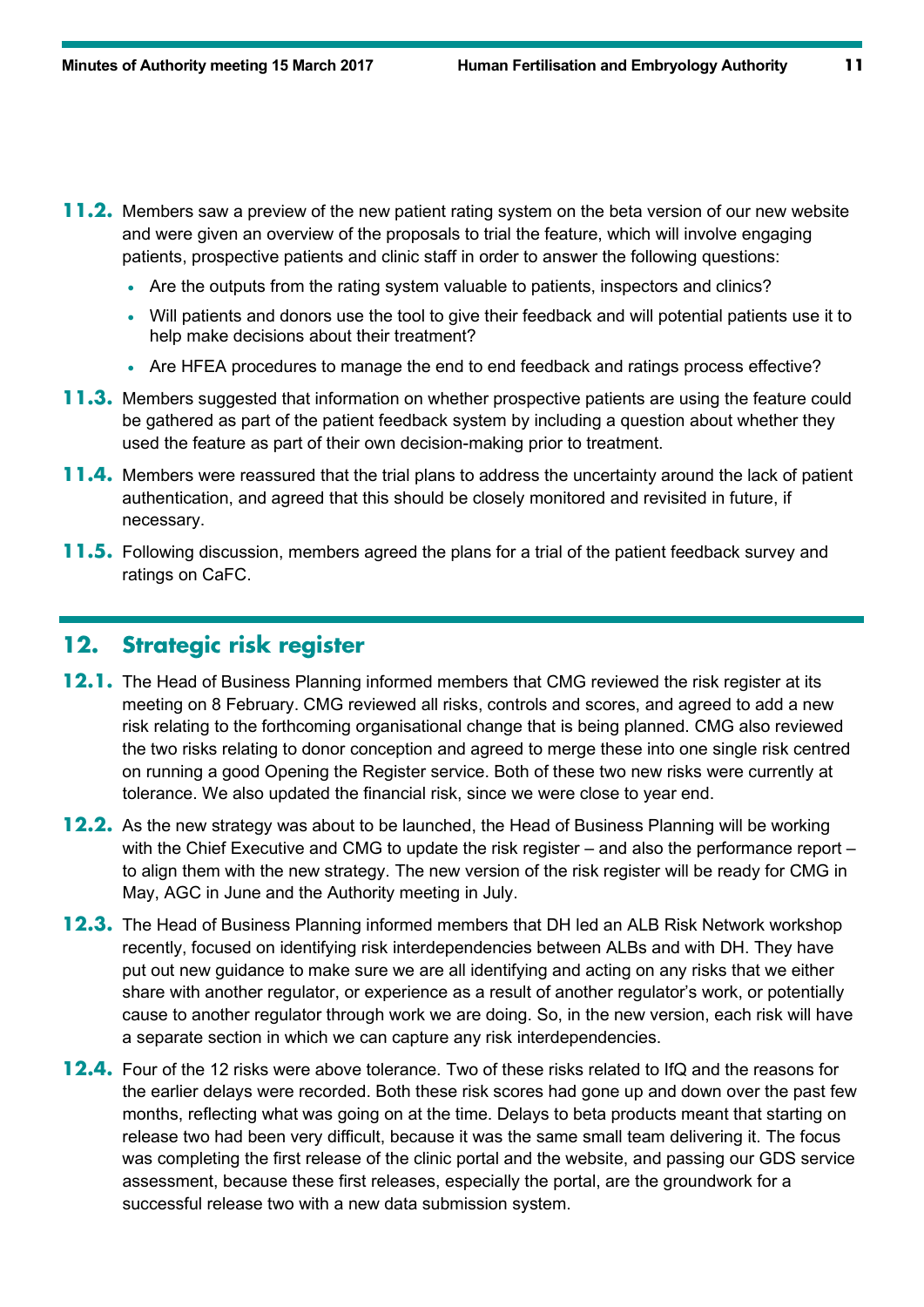- **12.5.** On legal challenge, we set a high tolerance, since legal challenge will always be a risk, by virtue of the fact that we work in such an interesting policy area. It does at times, though, cause large peaks in workload for certain staff, and resource diversion. We have also had some delays in receiving judgments on some cases, which can worsen problems.
- **12.6.** The final risk above tolerance related to data. We continue to receive an unpredictable flow of complex parliamentary questions and Freedom of Information requests and, because of some turnover in the policy team, we also lost a member of staff who was particularly expert in answering complex scientific parliamentary questions.
- **12.7.** We also raised the general knowledge and capability risk at that time, because we were managing some turnover and internal churn, alongside some staff being fully occupied with IfQ. This situation was unlikely to go away during a period of organisational change.
- **12.8.** Members noted the latest edition of the strategic risk register.

## **13. Business plan 2017/18**

- **13.1.** The Head of Business Planning reminded members of our three strategic aims for 2017-2020:
	- Safe, ethical effective treatment
	- Consistent outcomes and support
	- Improving standards through intelligence.
- **13.2.** To achieve these overall aims, we need to make sure that our next three business plans are carefully planned so that we deliver these aims. We also need to make sure that our risk register is capturing the risks to delivering these things, and that our strategic performance reporting helps us to keep track of delivery. Our teams need service delivery plans in place to deliver each business plan and staff need to have personal objectives in place which link to team plans, the business plan and to the overall strategy. Finally, we need to have the right organisational structure in place, which is in progress.
- **13.3.** The Head of Business Planning gave members an overview of how we plan to meet our strategic ambitions and, following discussion, members thanked the Head of Business Planning for her excellent work and approved the near-final business plan for 2017/18. Members also noted that publication will follow, after the addition of year-end statistics and approval by DH of the budget and the business plan itself.

#### **14. Any other business**

**14.1.** The Chair of the meeting confirmed that the next meeting will be held on Wednesday 10 May at Church House, 27 Great Smith Street, London, SW1P 3NZ. Members were asked to confirm their attendance to the Executive Assistant to the Chair and Chief Executive as soon as possible.

## **15. Chair's signature**

I confirm this is a true and accurate record of the meeting.